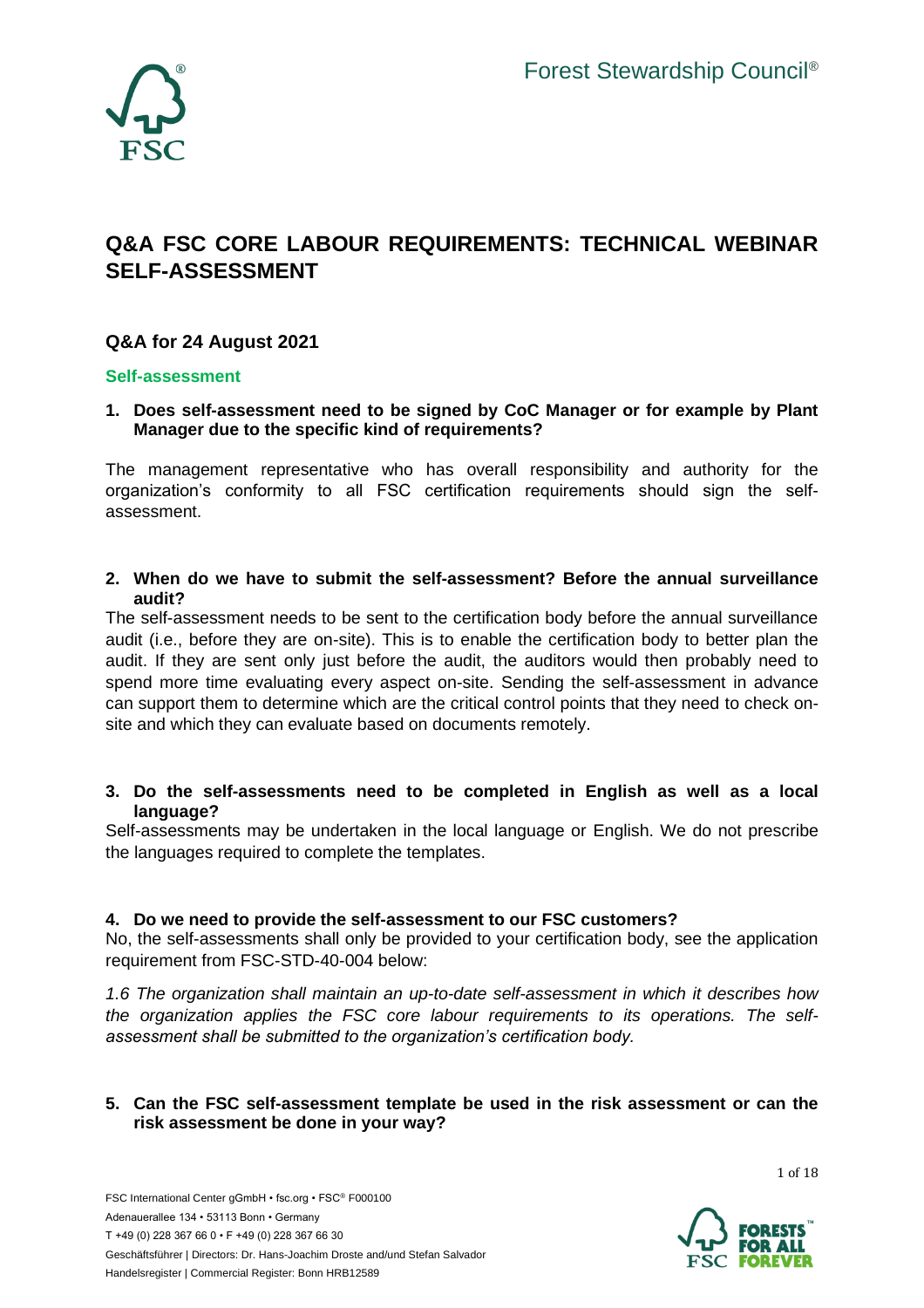

Yes, you can use the self-assessment in your way, the FSC self-assessment template is only meant to act as guidance.

## **6. Does self-assessment apply to contractors and outsourcers?**

Yes, self-assessment applies to all parts of the organization, including contractors. You must demonstrate that you have performed your due diligence to check your contractor's conformity to the core labour requirements. Activities that are contracted out to outsourcers and (sub)contractors are under the scope of the organization's CoC certificate and included in the evaluation by certification bodies. For more information, please refer to the [FSC Core Labour](FSC%20Core%20Labour%20Requirements%20Q&A)  [Requirements Q&A.](FSC%20Core%20Labour%20Requirements%20Q&A)

#### **7. How to check if the self-assessment results are reflected at the contractor level when CB does not have to audit low-risk contractors?**

The standard provides the flexibility for certification bodies to decide the extent of verification that they require. depending on the information provided within the self-assessment, the certification body can decide whether they need to do an onsite evaluation of the contractors (e.g., if the risk is low and the evidence provided in the self-assessment is satisfactory) to prove that the organization is meeting the FSC requirements, then an onsite evaluation for the FSC core labour requirements may not be required.

## **8. Does the outsourced contractor need to complete the self-assessment?**

No, the outsourced contractor does not need to complete the self-assessment. The organization that is certified is responsible for complete the self-assessment. As required, they would be required to complete the self-assessment to include their contractors. For more information, please refer to the [FSC Core Labour Requirements Q&A.](FSC%20Core%20Labour%20Requirements%20Q&A)

#### **9. Where can we find the template of the self-assessment?**

The template can be found within Annex D of Version 3-1 of the Chain of Custody Certification [Standard.](https://fsc.org/en/document-centre/documents/resource/302) You can find fillable versions on the chain of custody page on the FSC International website.

#### **10. Does the self-assessment need to be sent every year to the certification body before the audit or only once?**

The self-assessment needs to be sent to the certification body before every audit.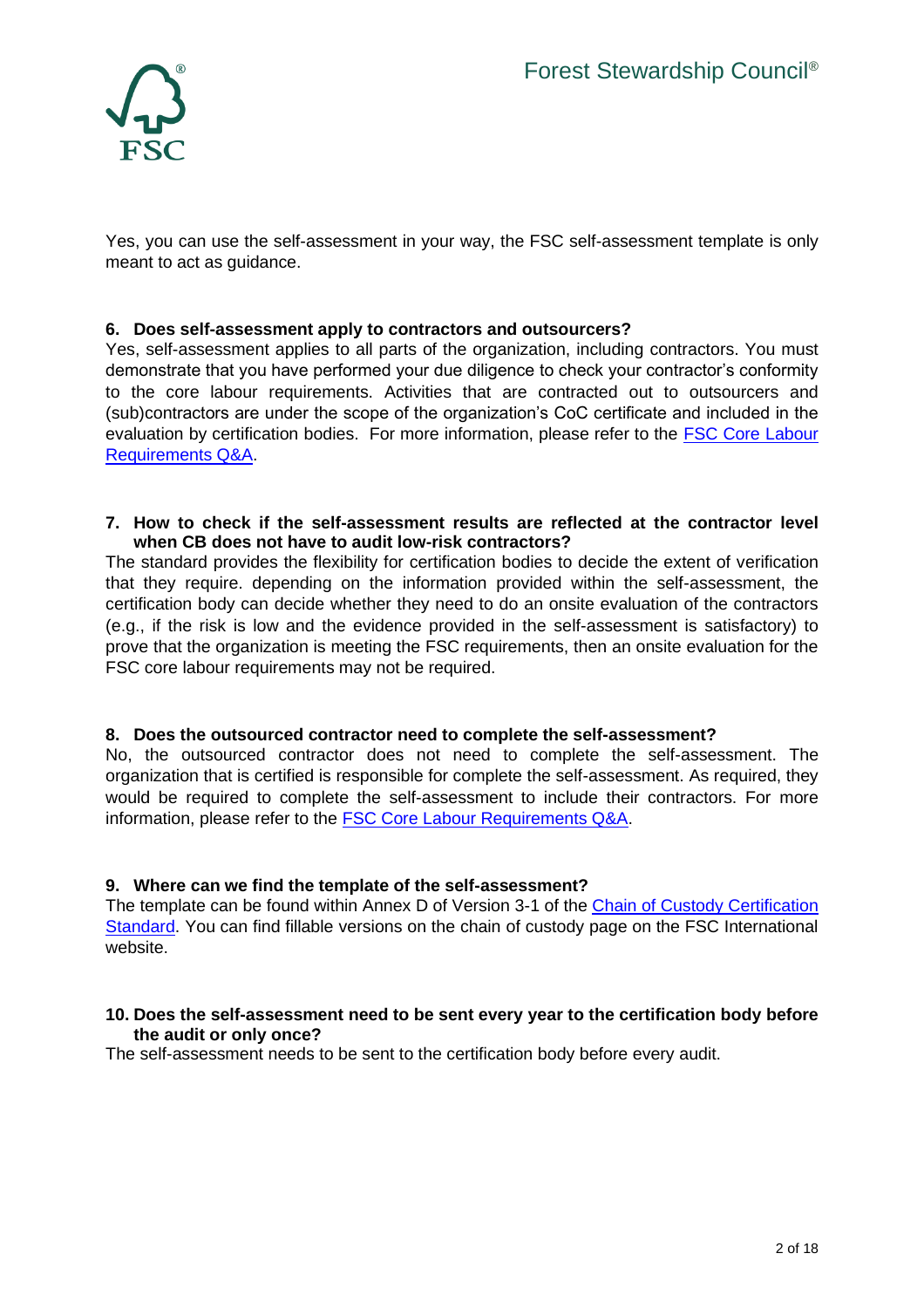

## **11. In addition to the self-assessment, do we need to draft our procedures accordingly for the fulfilment of the requirements?**

No, there is no requirement for you to re-draft any procedure, however, you do need to fulfil all the requirements of the standard.

## **12. Where can I download the self-assessment template?**

The self-assessment template and the Q&A asked questions can be found at this location on the FSC website at the bottom of the page: [https://fsc.org/en/chain-of-custody-certification.](https://fsc.org/en/chain-of-custody-certification) All relevant links and guidance material that are already available or would be made available in future would be made available at that location.

## **13. What happens if the company answers 'No' to question a***) Does your organization comply with Clause X.X?* **Does the company still conform without nonconformities if they have an appropriate action plan for conformity? Or is it considered a major nonconformity?**

The certificate will be issued only if all the requirements are met or for surveillance audits, and a nonconformity would be issued if the organization does not conform. The nonconformity would be considered resolved once the issue is addressed. Classification of nonconformities are based on the severity of the nonconformity and whether is it systemic.

#### **14. If we apply the transfer system and trading only, do we need to send the selfassessment to our supplier?**

No, there is no need to send the question to your supplier. The standard is only looking at your conformance to the requirements, not your supplier. As a trader, you still need to complete the self-assessment, but for many requirements, some of the clauses might not be applicable but that would depend on your situation.

# **FSC Policy Statement(s)**

#### **15. Is it sufficient if we let our shareholders and/or stakeholders know that the policy statement is available on request?**

Yes, conformance to Clause 1.5 means making the policy available to affected and interested stakeholders and the certification body.

## **16. If the policy statement is available for stakeholders on request, is this sufficient for conformity with clause 1.5?**

Yes, conformance to Clause 1.5 means making the policy available to affected and interested stakeholders and to the certification body.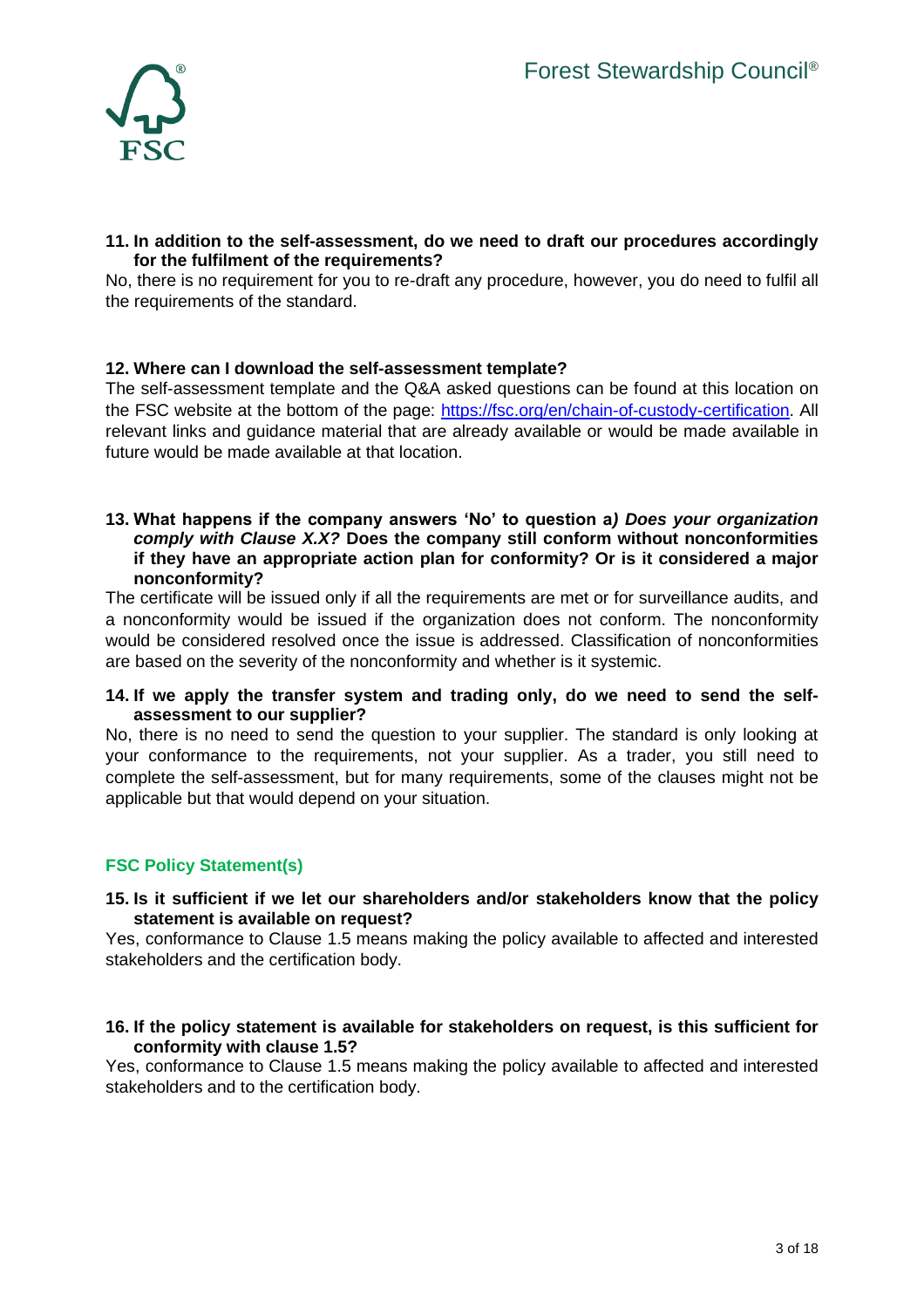

# **17. Is it necessary to make the policy statement publicly available?**

No, the policy statement does not need to be publicly available however it needs to be made available to stakeholders and the certification body. See the relevant requirement below:

*1.5 The organization shall adopt1 and implement a policy statement, or statements, that encompass the FSC core labour requirements. The policy statements shall be made available to stakeholders (i.e. affected and interested stakeholders) and to the organization's certification body.*

#### **18. What if we don´t have a police statement on the FSC core labour requirements on our homepage or anywhere else is this acceptable?**

The policy statements are a requirement of the standard however it does not specify that it must be on the website, just that it is publicly available. Your certification body would be determined if the requirements are not met, it would result in a non-conformity. Please see the relevant requirement below:

1.5 The organization shall adopt and implement a policy statement, or statements, that encompass the FSC core labour requirements. The policy statements shall be made available to stakeholders (i.e. affected and interested stakeholders) and to the organization's certification body.

# **19. If the policy statement(s) are written in procedures, should the internal procedures be made available to all stakeholders?**

No, the requirement is only for the policy statement(s) to be made available to the stakeholders, not the procedures. See the applicable requirement below:

*1.6 The organization shall adopt<sup>1</sup> and implement a policy statement, or statements, that encompass the FSC core labour requirements. The policy statements shall be made available to stakeholders (i.e., affected and interested stakeholders) and to the organization's certification body.*

## **National law and ILO conventions**

## **20. If our country has ratified the ILO Eight Fundamental Conventions which cover the FSC core labour requirements, do we still have to follow the requirements?**

The location of your company does not change the need to meet these requirements. Even if your country has ratified the ILO Eight Fundamental Conventions, you still need to demonstrate in your self-assessment how organizations conform with those requirements.

 $1$  May develop a new policy or use an existing one.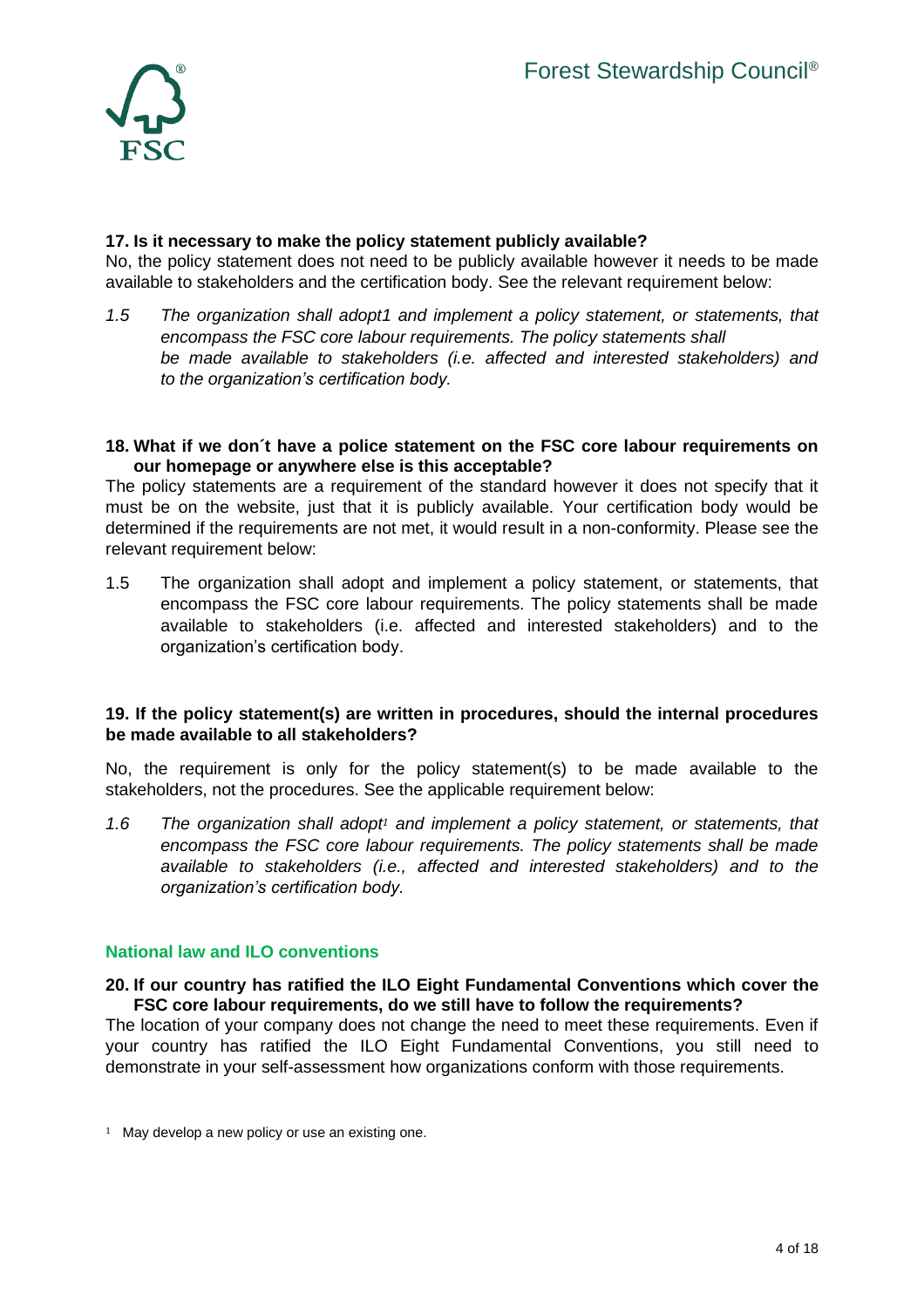

## **Forced or compulsory labour**

## **21. Is it considered a major nonconformance if the organization holds or keeps a foreign worker's passport?**

Regarding keeping foreign worker's passports, please refer to the 'Forced or compulsory labour's section of the [FSC Core Labour Requirements Q&A.](FSC%20Core%20Labour%20Requirements%20Q&A)

## **22. Can we use the voluntary work by prisoners under our national laws?**

Regarding the use of prison labour, please refer to the 'Forced or compulsory labour' section of the [FSC Core Labour Requirements Q&A.](FSC%20Core%20Labour%20Requirements%20Q&A)

# **Discrimination in employment and occupation**

**23. If we don't have a recruitment policy, but instead a recruitment procedure, can the procedure replace the policy statement?**

Yes, the recruitment procedure may replace policy, if it covers the requirements. There is a lot of flexibility to the requirements, we would encourage you to look at your existing policies and procedures and incorporate them as much as possible into the self-assessment.

# **Freedom of association and right to collective bargaining**

## **24. Is OK if there is no trade union membership for all staff?**

It is possible that trade unions are not active with the organization but that should not be because the organization actively preventing any workers and trade union from developing or organizing. The organization needs to respect the freedom of association of the workers that does not mean that workers must be part of a trade union if that is their choice. See the relevant clause below:

*7.5.3 The organization respects the rights of workers to engage in lawful activities related to forming, joining, or assisting a workers' organization, or to refrain from doing the same, and will not discriminate or punish workers for exercising these rights.* 

## **Audit and surveillance evaluations**

#### **25. Should we expect the audit time for all clients (certificate holders) to increase to cover the additional requirements, is there any guidance on this?**

Yes, there would be some increase in audit times for certificate holders. The actual extent would depend on the level of detail provided in the self-assessment. Also, we are looking at benchmarking other social compliance assessment schemes. Once this is complete, if an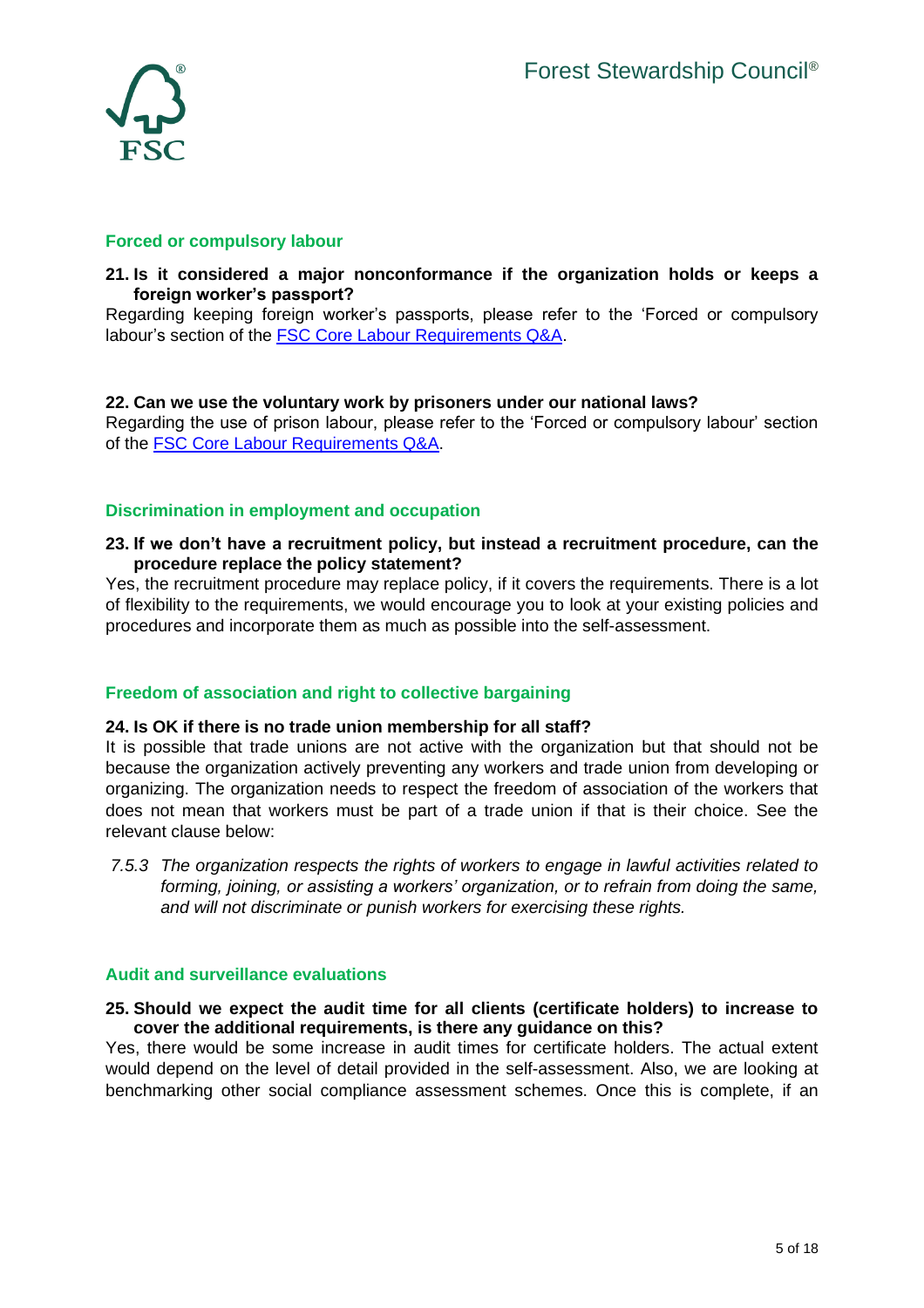

organization is certified against those benchmarked schemes, they would not need to be evaluated again against FSC requirements.

#### **26. Does the self-assessment need to be sent to the certification body before every audit regardless of any changes?**

Yes, the self-assessment needs to be sent to the certification body before. If there are not, changes you can inform your certification body that there is no change since the last audit.

## **27. Could the self-assessment affect the audit duration?**

There might be some effect on audit duration. The provision for the self-assessment is designed to reduce that time as much as possible. The more detailed, factual and evidence led the self-assessment is, the less time auditors need to spend on-site verification and conformance to FSC core labour Requirements.

## **28. In case of the initial evaluation or re-evaluation is version 3-0 of the standard still apply after 01 September 2021?**

Yes, it is possible to be audited as per V3-0 until December 2022. However, all certificates which are audited against V3-0 and have not transitioned to the new version by the end of December 2022, shall lose their certificate by the latest June 2023.

#### **29. It is up to the discretion of the certification body whether to start requesting the self-assessment from 01 September 2021?**

No, it depends on which version of the standard you are being audited against. If you are going to be audited against V3-1, then the self-assessment should be available to the certification body. You have the option of continuing your next surveillance audit against V3-0 this year and migrate to the new version by next year.

## **30. When will the self-assessment be included in audits (surveillance and recertification evaluation) from the 1st September 2021?**

The new version of the standard becomes effective from 01 September 2021, but it is still in a transition period till the end of December 2022. During this transition period, both versions of the standard continue to remain active. The self-assessment shall be submitted to the certification before the audit. For more information, please refer to the 'FSC core labour requirements self-assessment' section of the [FSC Core Labour Requirements Q&A.](FSC%20Core%20Labour%20Requirements%20Q&A)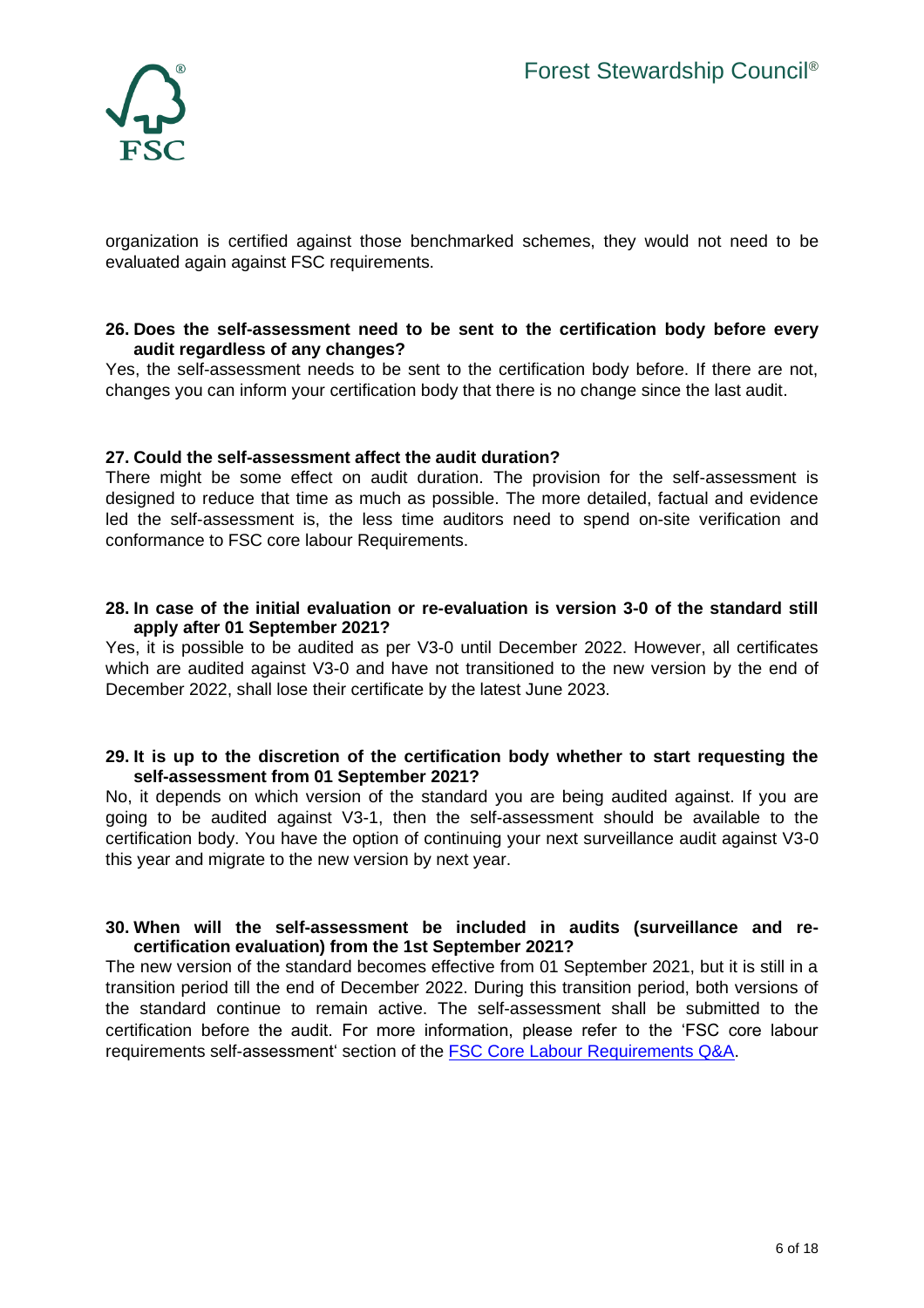

#### **31. What if the Company gets a visit of ASI and only has the self-assessment is in the local language? In the case the ASI auditor is not a native speaker, how will they be able to assess the self-assessment properly?**

The self-assessment is something the company provides, detailing the way it complies with the FSC Core Labour Requirements. It can be in the local language. The CB auditors are expected to be competent in the local language, since the local language can also be used for audits and for reports.

As far as ASI is concerned, they are assessing the CB for conformance to the auditing requirements. In most cases, when the ASI auditor is not a native speaker of the language of the audit, they may arrange for local interpreters/translators.

# **Recognition of other schemes**

## **32. Can the SEDEX annual audit which is conducted by a third party replace the selfassessment?**

No, as of now, the self-assessment will still need to be completed by the organization. However, the evidence used for the SEDEX annual audit may be used in the self-assessment. We are currently evaluating other schemes to see if we can benchmark FSC requirements with them. For more information, please refer to the 'Recognition of other schemes' section within the **FSC Core Labour Requirements Q&A**.

## **33. Can we use our SEDEX certification as evidence in self-assessment?**

Evidence used in SEDEX audits can be included within the self-assessment. A valid SEDEX certificate does not replace the self-assessment. We are currently evaluating other schemes to see if we can benchmark FSC requirements with them. For more information, please refer to the 'Recognition of other schemes' section within the [FSC Core Labour Requirements Q&A.](FSC%20Core%20Labour%20Requirements%20Q&A)

#### **34. Should we be certified against a labour or social certification scheme such as SEDEX to be eligible to be certified with the new Chain of Custody Certification Standard?**

No, you do not need to get certified to any other labour or social certification scheme to be certified against the FSC Chain of Custody Certification standard, the standard is standalone. We are currently evaluating other schemes to see if we can benchmark FSC requirements with them. For more information, please refer to the 'Recognition of other schemes' section within the **FSC Core Labour Requirements Q&A**.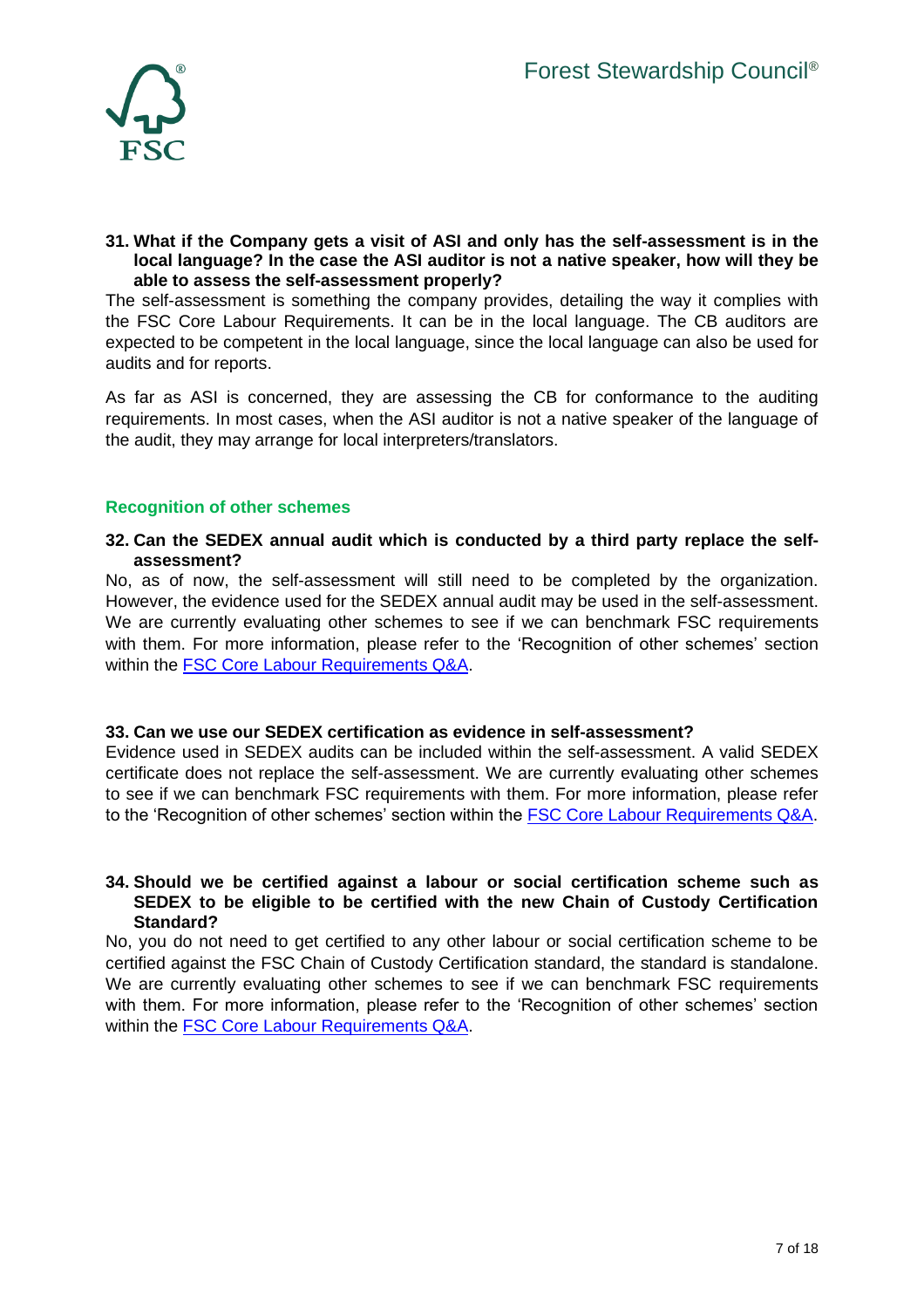

## **35. Does the national self-assessment template refer to China Forest Certification Council (CFCC) in China?**

No, the self-assessment template, in general, does not presently refer to the CFCC or any other country-specific scheme.

## **Outsourcing and contractors**

#### **36. Do we need to check if our subcontractors are FSC Certified?**

No, subcontractors do not need to be FSC certified. If your subcontractor is FSC certified, then they would already be audited against the FSC core labour requirements, so then you need not include them in your self-assessment. For more information, please refer to the 'FSC core labour requirements self-assessment 'section of the [FSC Core Labour Requirements](FSC%20Core%20Labour%20Requirements%20Q&A)  [Q&A.](FSC%20Core%20Labour%20Requirements%20Q&A)

#### **37. How do the organization assess their contractor to demonstrate the contractor is complying also?**

The organization needs to check the compliance of the contractor against the FSC core labour requirements mentioned in Section 7 of the FSC-STD-40-004 V3-1. You must demonstrate that you have performed your due diligence to check your contractor's conformity to the core labour requirements. For more information, please refer to the FSC Core Labour [Requirements Q&A](FSC%20Core%20Labour%20Requirements%20Q&A)

## **38. What if the FSC certified subcontractors are still certified against FSC-STD-40-004 V3-0, does the company then need to include the sub-contractors (within the first year)?**

Yes, if the subcontractors are not certified under FSC for the core labour requirements, then the certificate holder would need to include them within the self-assessment labour requirements if you are getting yourselves audited against V3-1 and your contractor is certified against V3-0.

#### **39. If the outsourcer is not required to complete the self-assessment, does the certified company need to audit the outsourcer regarding FSC core labour requirements?**

Not necessarily an audit, but yes, the FSC certified company needs to ensure that their outsourcer is meeting the FSC core labour requirements. The outsourced entity does not need to do complete the self-assessment, but the FSC certified company still needs to include outsourcer in their self-assessment. Ultimately, the certificate is issued to the FSC certified company on the understanding that the company is meeting all the FSC requirements (irrespective of whether it is doing all the production on its own, or if it is outsourcing some work to contractors).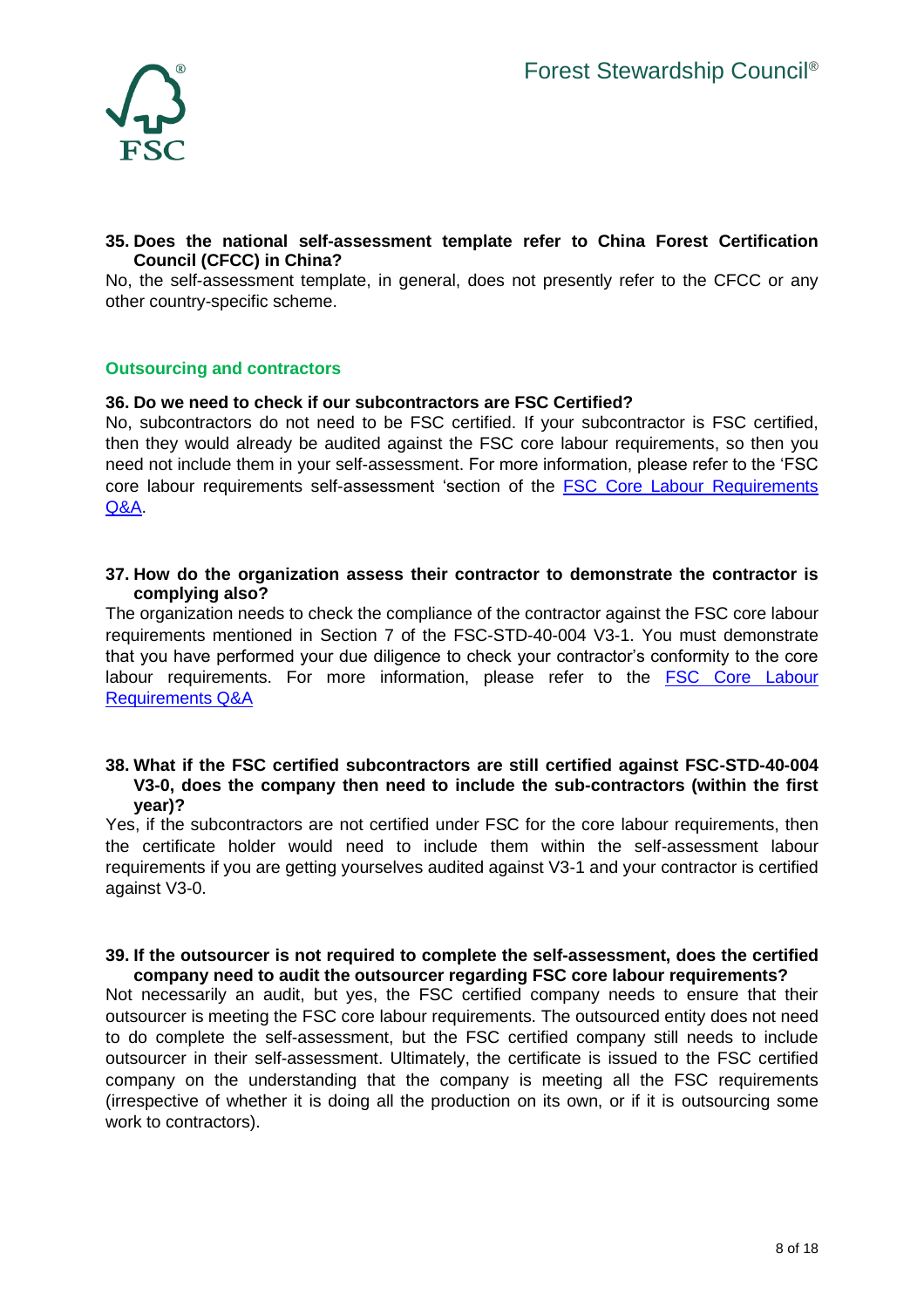

## **Miscellaneous**

**40. Will we receive an e-mail once the webinar becomes available on the FSC website?** No, we may not be able to send emails notification but sign up for our newsletter to receive a notification. <https://fsc.org/en/chain-of-custody-certification>

# **41. Is it compulsory for certification to complete the FSC e-training course?**

No, the FSC e-training course on the website is not compulsory.

# **42. Is there a fee to access the e-training course or is it for free?**

There is a fee related to the e-training course. FSC's e-training platform gives you access to a variety of online courses related to FSC's work. You can access the e-training course here: [https://etraining.fsc.org](https://etraining.fsc.org/)

# **Q&A from 26 August 2021**

## **Self-assessment**

## **1. What is the time frame to send the self-assessment to the auditor?**

Self-assessments need to be sent prior to the audit, in time for the auditor to plan the audit.

## **2. Does an SA8000 certification replace a self-assessment?**

No, SA 8000 does not replace a self-assessment. However, the evidence used for SA8000 could be used to complete the self-assessment. We are currently working on procedures to benchmark other social conformance/certification schemes which address the same issues as the FSC core labour Requirements.

## **3. Is it prescribed who needs to complete self-assessment on behalf of an organization (i.e., CEO, the person responsible for certification, etc.)?**

The self-assessment templates are currently available on the FSC website, COC webpage (please scroll to the bottom). The organization needs to complete the self-assessment - it is not specified who needs to complete it but the management representative who has overall responsibility and authority for the organization's conformity to all FSC certification requirements should sign the self-assessment. The self-assessment needs to be completed and sent to the auditor prior to the audit. Ideally, the self-assessment should be sent in advance (at least a few weeks, along with the other documents) so that the auditors can use it to plan the audit. the more detailed the self-assessment, the less time the auditor needs to spend verifying the requirements.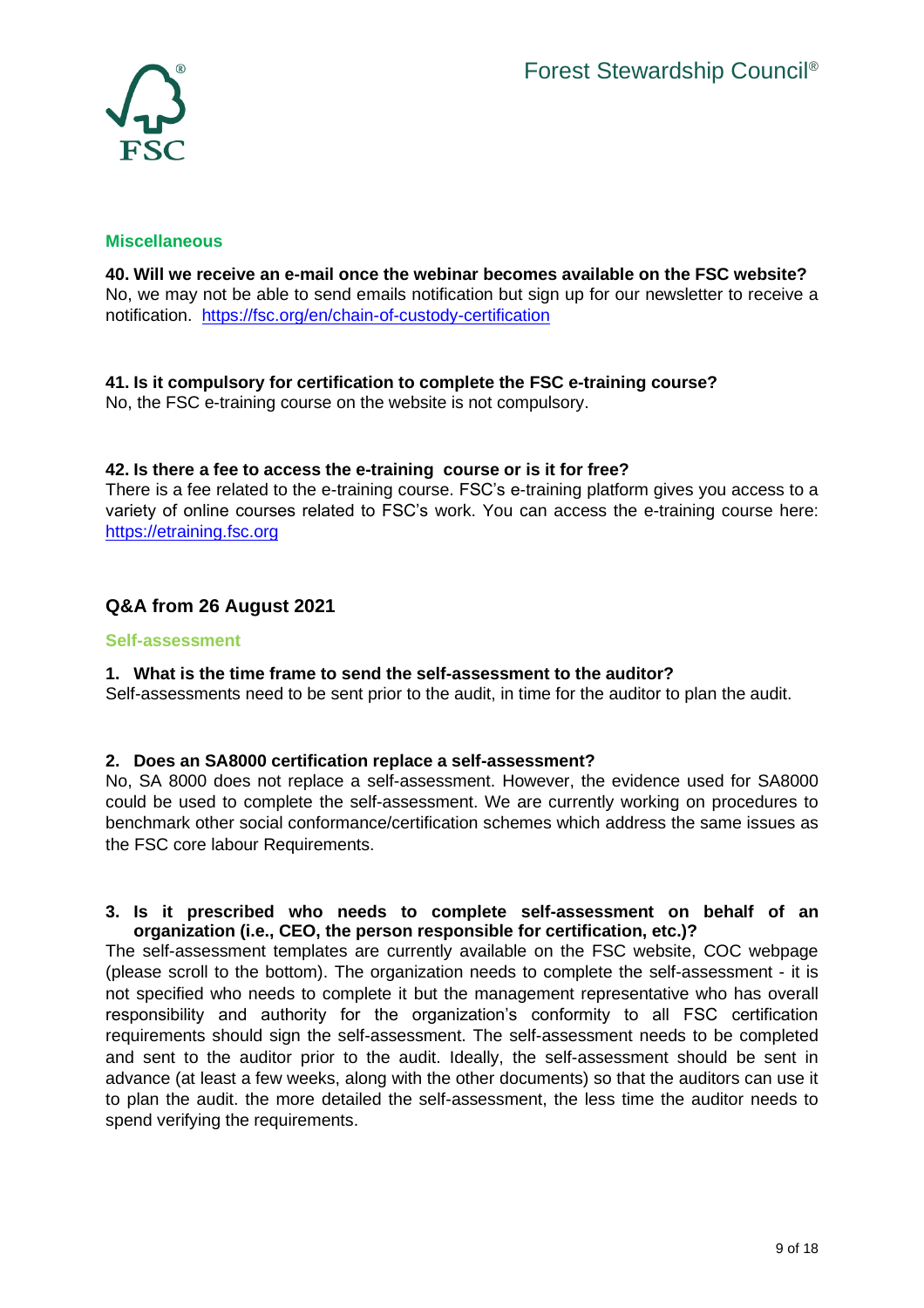

## **4. Is it possible to send a link to the self-assessment template?** Please refer to this website:<https://fsc.org/en/chain-of-custody-certification#documents>

## **5. Do we list sites/locations that are not part of the certification?**

No, the self-assessment is only applicable to the scope of the certificate, only sites/locations which are part of the FSC CoC certificate.

**6. Is the self-assessment for the whole supply chain or the FSC supply chain?** Self-assessment is only for the FSC supply chain.

# **7. Should this be this policy and self-assessment applied to our suppliers?**

No, the self-assessment is only for your operations, and do not extend to your suppliers.

## **8. If we have different sites in Germany or somewhere else, is it necessary to complete the self-assessment for every site or on a country level?**

You can complete the self-assessment at the organizational, country or site level. The choice is yours, ultimately it is a question of complexity and the ability to verify and check that. It may be easier to maintain the self-assessment for individual sites, but in case the requirements and context is uniform, there is no harm in maintaining it at a country level.

## **9. All the information presented should be in the self-assessment statement.**

Yes, the prompting questions are available as part of the self-assessment template. We are also developing along with our network partners, self-assessment templates specifically for certain countries. Yes, all this information is required as part of the self-assessment.

## **10. Are the self-assessment templates specific to certain countries? Do you have a timeline for when this would be available? Has the self-assessment for Canada been developed?**

We hope to put out the country-specific self-assessments in the next couple of months.

#### **11. Would a self-assessment fully based on a third-party survey of all employees be considered compliant?**

A survey would not replace the self-assessment - the self-assessment needs to show how the organization is complying with the requirements and evidence for compliance. this is not always possible in a survey.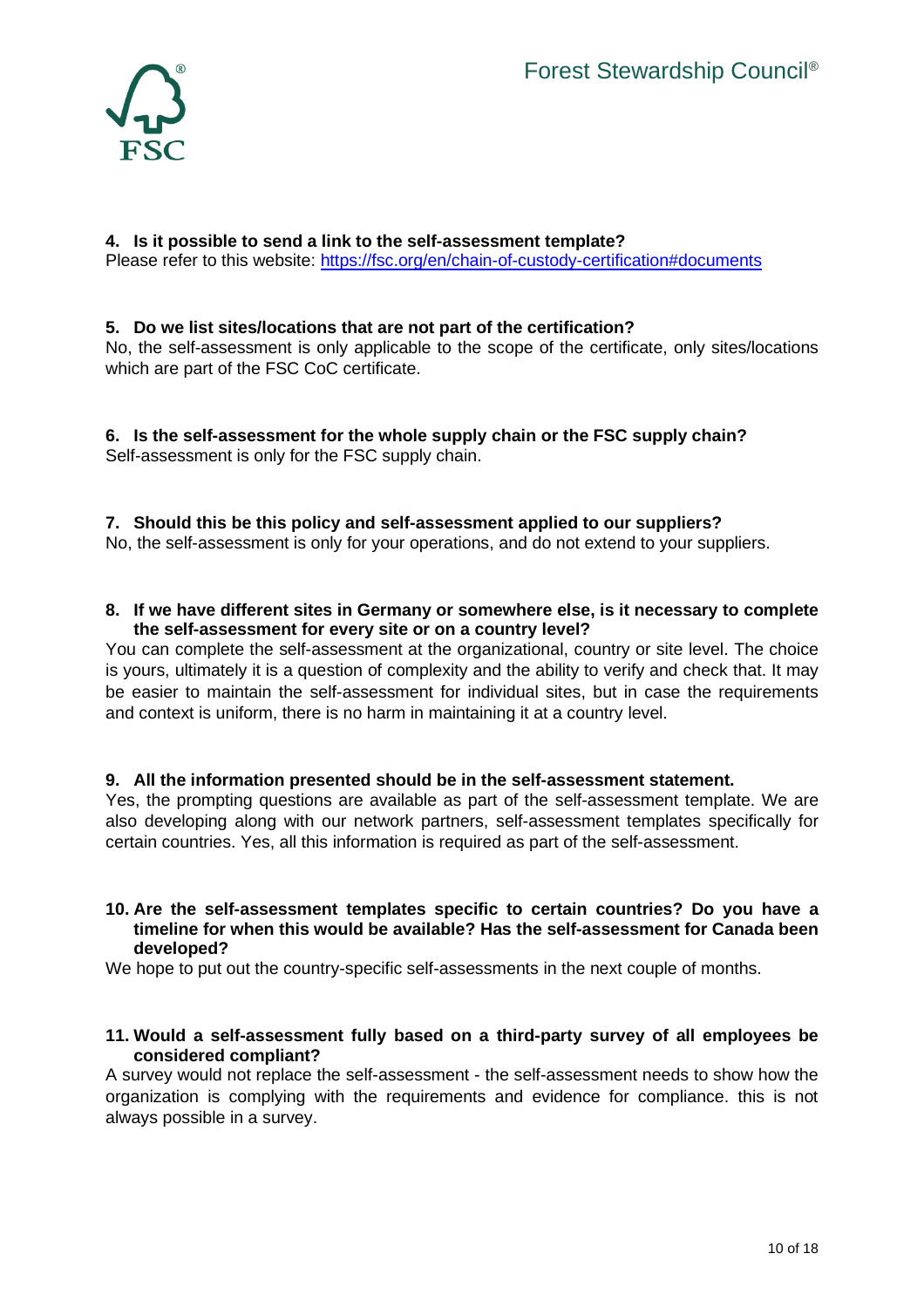

## **12. To confirm, the self-assessment is due in 2022, correct?**

FSC requirements are applicable globally and relevant for all companies that carry the FSC certificate and put products with the FSC claim on the marketplace. To that extent, they are voluntary but are a mandatory requirement if the company wants to remain certified once the transition period is over.

## **13. Do we need to check the labour document to ensure that they align with the selfassessment?**

The responsibility for conformity with the FSC requirements lies with the certificate holder, not with the sub-contractor. It is the responsibility of the CH to ensure that the subcontractor is following the requirements and include that in the self-assessment

#### **14. If I have 3 sites in 3 different countries, do I need 3 self-assessments (one for each country) or it's sufficient if I put everything in one self-assessment document?**

Yes, you can include all sites in one document, but considering that the sites are in 3 countries, we would strongly recommend maintaining 3 different self-assessments.

#### **15. In the self-assessment, should the certified organization consider its suppliers of controlled wood?**

If they are selling you CW material as certified organizations with a claim, then they need to get themselves certified against the requirements.

#### **16. Is time dedicated to self-assessment review prior to the audit, considered part of the audit time?**

That is something for certification bodies to decide, FSC cannot comment on that.

#### **17. When you say country-specific self-assessments, do you mean the template, or will there be an example filled out like we're seeing in this presentation?**

This refers to country-specific templates, with some information filled in it depends on the resources the local FSC offices have to fill in these details and how generic or specific they are.

**18. Following the logic of the "FSC core labour requirements", why is not required for the certified organizations' policy of compliance with the "FSC Chain of Custody Certification standard" and a self-assessment of compliance with the standard as a whole to be sent before the audit to the CB? I consider the self-assessment one**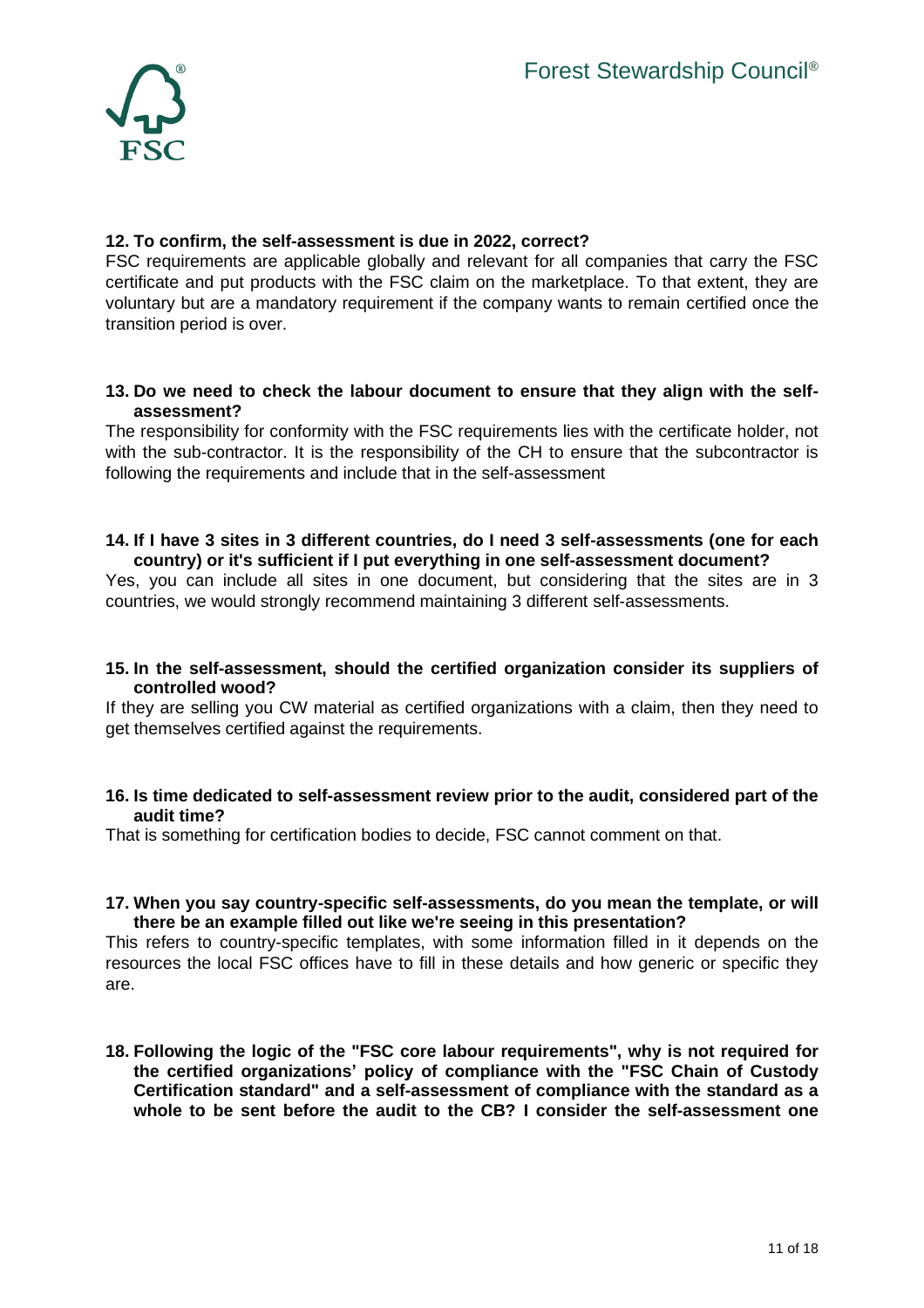

## **more unnecessary task for the certificate holders and CB representing unnecessary costs.**

The self-assessment is designed to reduce the time required in the final audit, not to be an unnecessary cost for the certificate holder or certification body. In the absence of a selfassessment, the auditor would need to check for conformity for all requirements. The selfassessment should answer most of those questions, along with the evidence. Without that, the auditor may need at least 50% more time to do the audit, check the records and undertake the interviews.

# **FSC Policy Statement(s)**

#### **19. Can a code of conduct include the FSC core labour requirements replace a new policy? Is it necessary to be written in the text according to FSC?**

The standard is not prescriptive regarding the wordings of the policy, as long as they cover the requirements specified in the standard.

## **20. For each requirement, item f) can be fulfilled by the self-declaration from FSC-POL-01-004? Or do we need a new declaration?**

The requirement regarding policy statement is " The organization shall adopt and implement a policy statement, or statements, that encompass the FSC core labour requirements. The policy statements shall be made available to stakeholders (i.e., affected and interested stakeholders) and to the organization's certification body."

## **21. Can the constitution and announcement of a policy statement be provided to stakeholders upon request, or does it need to be posted on the company website?**

The policy statement needs to be made available on request to stakeholders, there is no mandatory need to upload it on the website.

## **22. Do we need to put all this information from the presentation in our policy statement?**

No, the policy statement does not need all this information. The policy statement should be very brief, what we have here is the self-assessment.

## **23. Does FSC provide policy statement templates?**

No, FSC does not provide policy statements, there might be samples in the guidance documents that we are developing. But ultimately, we do not want to be prescriptive.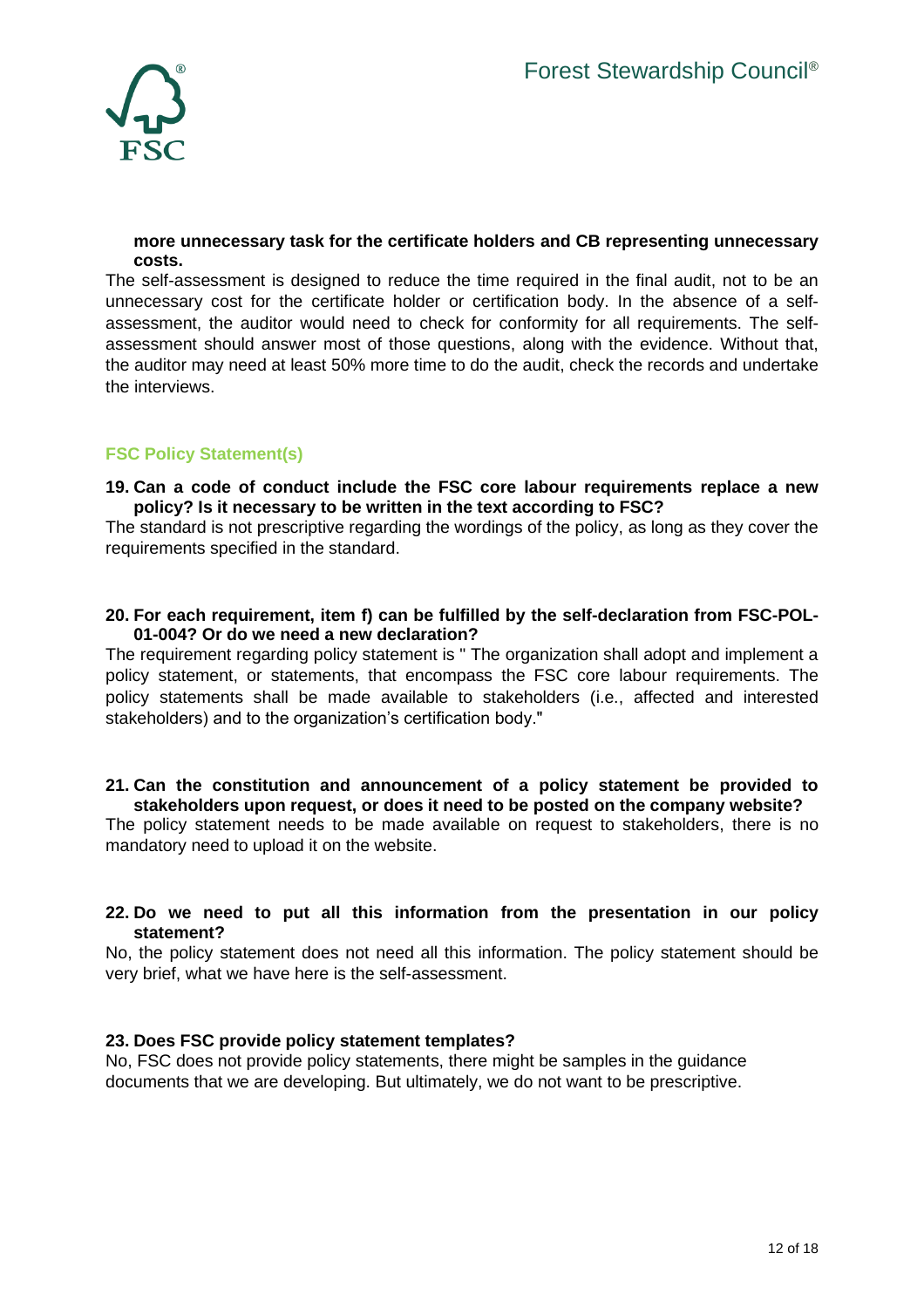

#### **National law and ILO conventions**

#### **24. If proof of legality is enough in some countries, why not just define a list of those countries from FSC as to where that is the case to save certificate holders and auditors time?**

No, proof of legality is not enough. In some cases, and only in some cases that might be sufficient. Many of these requirements go beyond legal requirements. That is why we are using the self-assessments for companies to evaluate how best they meet the requirements and whether legal requirements already cover them. The next question is how the companies prove conformity to these requirements.

And no, we are not developing such a list, you would need to check whether the country has ratified the ILO Core Labour Conventions, are there regulations/laws in conformity with these conventions, and what is the level of compliance to these laws, proof of conformity will also be required.

## **Discrimination in employment and occupation**

#### **25. If the law establishes that the minimum age to work is 15 years old and the company has determined internally that it does not hire minors under 18 years of age, could it be considered discrimination?**

No, if the law establishes the minimum age as 15, if the company regulates it as 18, that is not discrimination, since 18 years of age is still what is regulated by the FSC core labour requirements. Discrimination would mean putting someone at a deliberate disadvantage.

## **Freedom of association and right to collective bargaining**

#### **26. How many employees should we have when we develop a trade union?**

There is no requirement regarding the number of members for a trade union (unless there is something governed by national or local law) The self-assessment does not need to consider any suppliers, even for CW.

#### **27. If we do not have a union are, we still in conformity with this part of the regulations?** You do not need to have a union to comply with the requirements.

#### **28. From the US, we have laws for the rights to organize. If we are not organized will the auditor attempt to encourage our employees to organize?**

No, the auditor will not encourage your workers to organize. That is not the auditor's responsibility. Again, it is not mandatory for an organization to have unions, but the employer should permit freedom of association.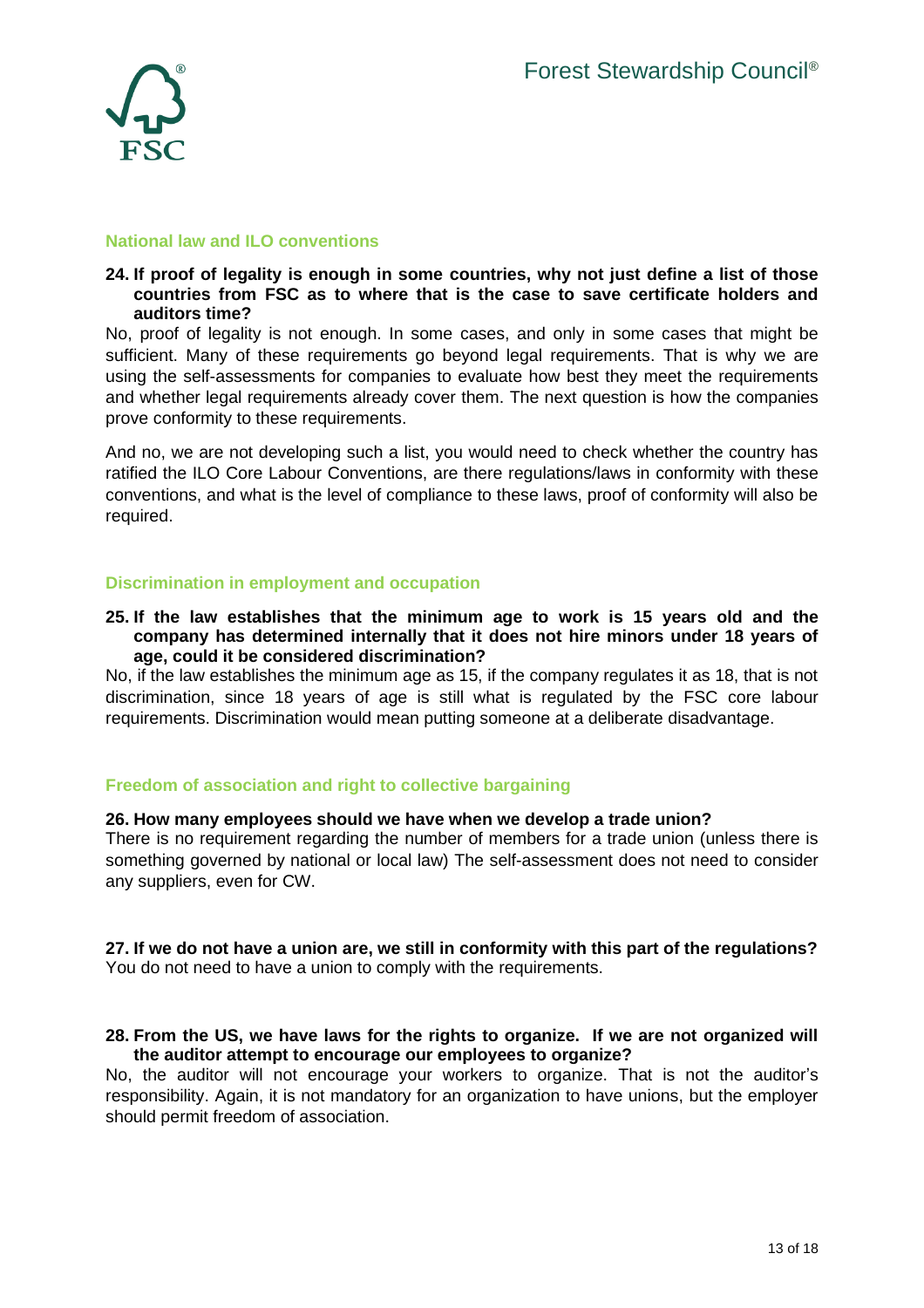

There is no requirement that would conflict with privacy laws, you need to verify compliance, but that need not be in violation of any such laws.

#### **29. It would be helpful if you addressed how a non-union employer can comply with clause 7.5. Most US businesses are non-union.**

Unions are voluntary and in situations, they do not exist one is not mandated to form one, only if workers decide to do so willingly. Clause 7.5 refers to Freedom of association, the organization needs to provide freedom of association that does not mean that there mandatorily has to be a union, or that employees need to be part of a union

## **Audit and surveillance evaluations**

**30. In the next audit, can the organization still present an internal audit of sites in the V-30 version of the standard? And later update these internal audits within the standard transition period?**

Yes, until 31 December 2022 both version 3-1 and the previous version of the standard will be valid. After 31 December 2022, internal audits cannot be based on the previous version. All certificates must have transitioned to version 3-1 of the standard by six months after 31 December 2022 or they will become invalid.

**31. The effective dates of the CoC standard (V3-1) containing these new core labour requirements are Sept. 1, 2021 - Dec 31, 2021. If an organization's annual audit is in October, can they wait to do the self-assessment in 2022, since that still falls within the implementation window?**

Yes, it is possible to be audited as per V3-0 until December 2022. However, all certificates which are audited against V3-0 and have not transitioned to the new version by the end of December 2022, shall lose their certificate by the latest June 2023.

#### **32. Tener una auditoria de responsabilidad social empresarial vigente en el año es suficiente para cubrir los requisitos de esta evaluacion? / Is having a current corporate social responsibility audit in the year sufficient to meet the requirements of this assessment?**

No, however, you can use the relevant evidence you use for your corporate social responsibility audit to demonstrate conformity with the requirements.

**33. If I choose to be audited against V3-1, the certificate, will be updated automatically?** Your certificate will reflect the standard you are audited against and will be issued/updated by your certification body.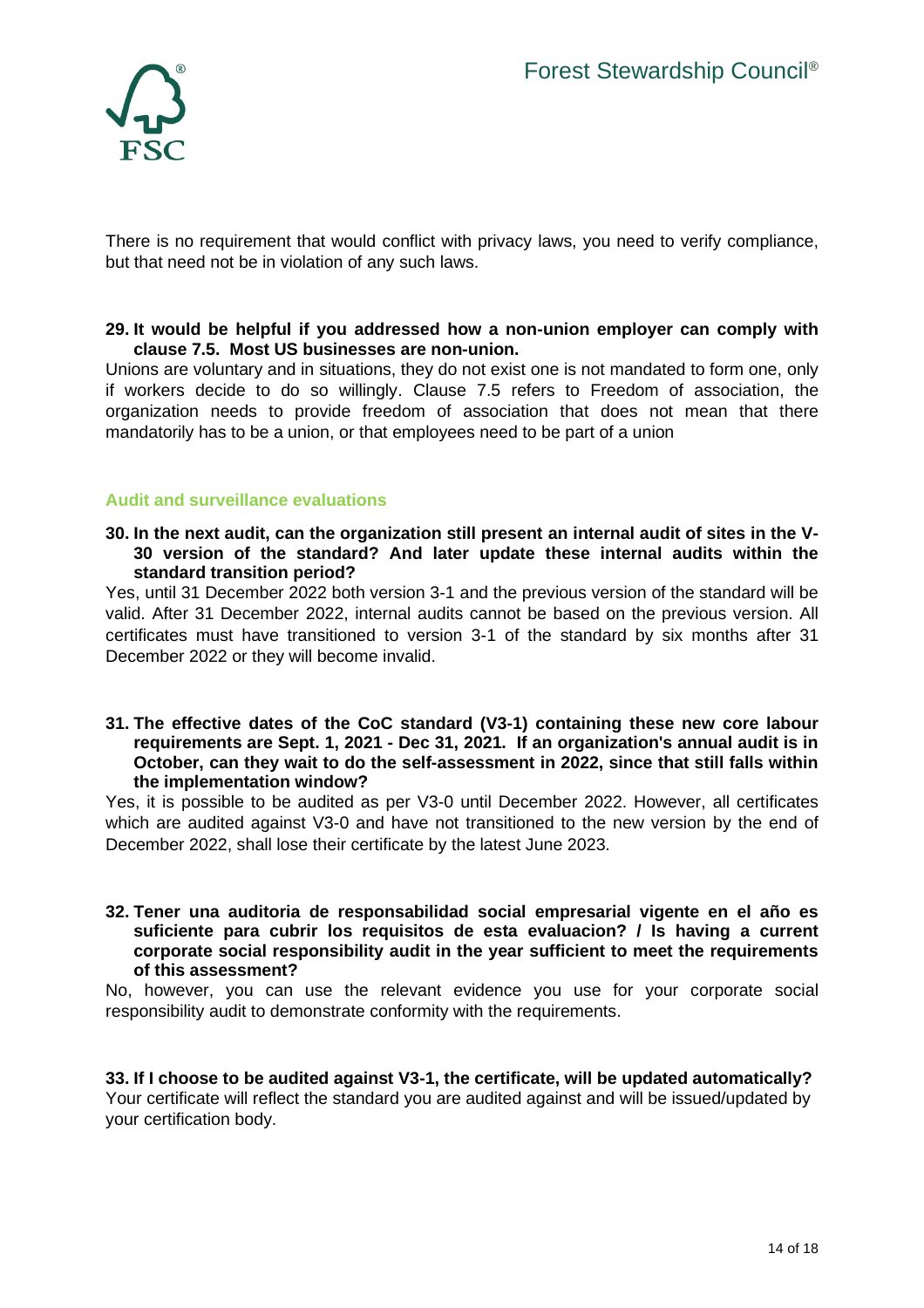

#### **34. Do the certification body auditor need to inspect the detailed labour documents, such as payroll, list of employees to ensure the certificate holders meet standard requirements or just only self-assessment is sufficient?**

The self-assessment is the starting point for the evaluation. Depending on the selfassessment, the auditor can decide in what detail and what documents they need to check.

#### **35. When is the transition period over?**

Self-assessments are due before the audit. the new version of the COC standard becomes active from 01 September 2021, however, they are in a transition phase till the end of December 2022, until which both versions are active.

#### **36. If both versions are active, does it mean we can arrange an FSC audit according to version V3-0?**

Yes, during the transition period, you can be audited against either version. The transition time is for you to prepare for the new changes.

#### **37. Next March 2022 we expect to be audited and I understand that the audit will be based on the Standard V3-1, so what will happen with the current certificate?**

In March 2022, you can choose to be audited against V3-0 or V3-1. However, if you choose to be audited against V3-0, then you would need to transition to the new version latest by 6 months post end of the transition period. If you don't, the certificate will lapse.

#### **38. If our audit is in October, and we choose to be audited to V3.0 in 2021 and V3.1 in 2022, are you saying our certificate will lapse because our implementation was audited less than 6 months before the end of the transition period?**

If you are audited against V3-0 in 2022, then you need to transition to V3-1 latest by June 2023, or else your certificate will lapse. The transition period ends in December 2022, so your certificate issued against V3-0 will stay valid only for 6 months post that date.

**39. My question is specific to Germany: According to a document provided by FSC Germany** *(Aids and templates for the introduction of the PS and SD FSC core labour requirements\_V1\_4\_OP\_2021-08-09.docx)***. Against the background of the low risks in Germany, it appears sufficient to check conformity with FSC core labour standards only on an ad hoc basis. This means that a detailed audit is only deemed necessary in the following situations, for example, the organizations are rated negatively in the ITUC Global Rights Index; there are recent press reports or reports of incidents; there are observations of deviations during the audit and site visit; or similar. Question: Given the above statement is there, given a positive self-**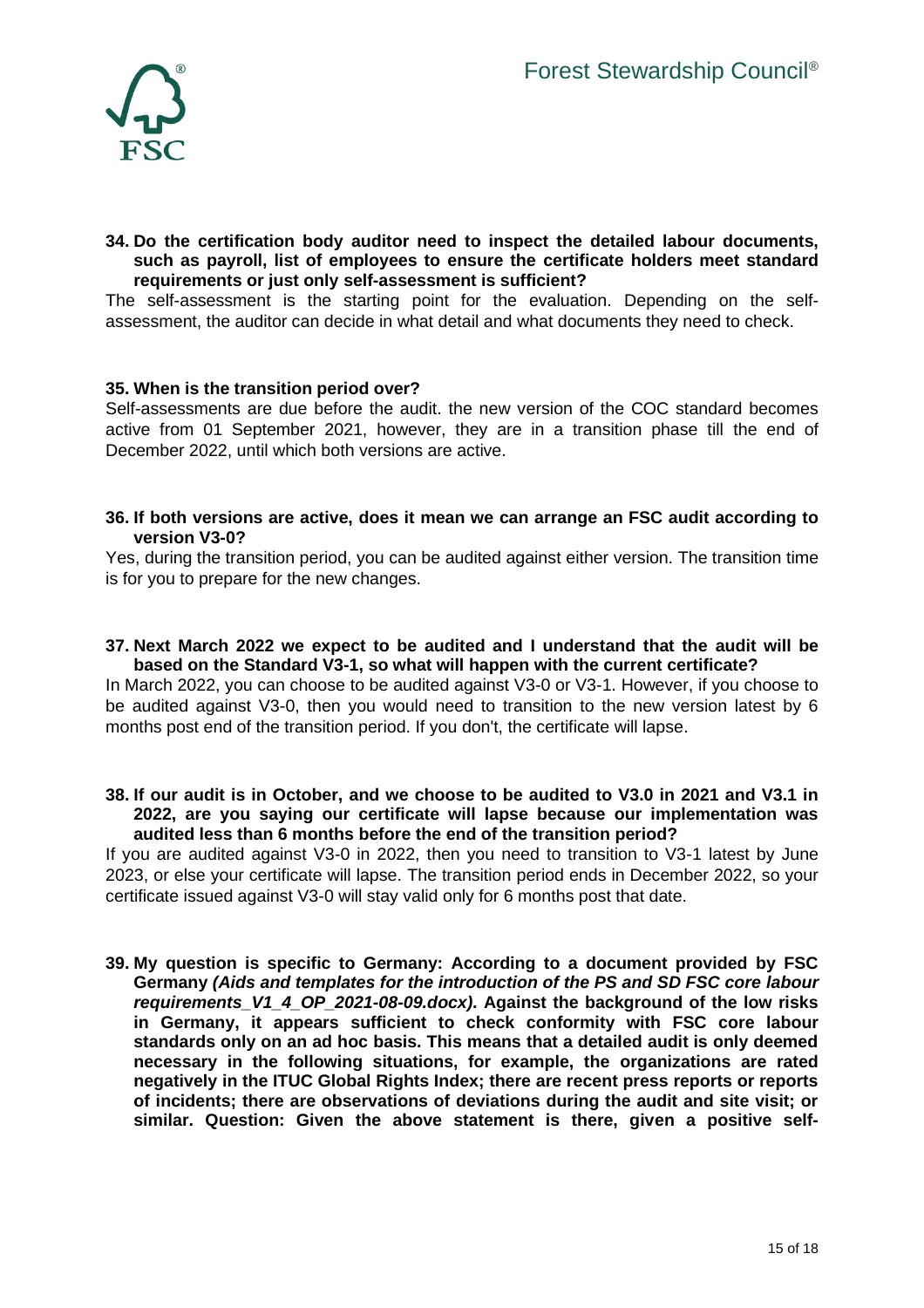

## **assessment and no evidence of violations, a need to cross-check the documentation during the audit?**

That is a decision that ultimately the certification body has to make, does the documentation and the evidence provided give enough confidence to do audits on an ad hoc basis. That is why we give that flexibility to the certification body to take that decision based on past experience with the client, the specific country conditions etc.

## **Recognition of other schemes**

#### **40. Can we use reports from ethical/social schemes?**

Yes, the evidence used for other social compliance schemes can be used as evidence for the self-assessments.

## **Outsourcing and contractors**

## **41. How about outsourcing that factory I have, should they follow these requirements?**

The requirements apply to companies who act as outsourcers and subcontractors to FSC-CoC-certified organizations and should be included within the self-assessment

#### **42. Does this mean that low-risk subcontractors must be audited?**

Sub-contractors involved in FSC processes need to be included in the self-assessment, whether they need to be audited or not will depend on how clear the self-assessment is.

#### **43. Is an outsourcer the same as a sub-contractor? What about the stevedores that load product at the port for a manufacturer?**

Stevedores might be part of the outsourcers if they are covered by the outsourcing agreement (i.e., if the logistical service is part of the outsourcing agreement).

#### **44. We have subcontractors, but we aren't sending them FSC boards. Do we have to assess and audit them to these labour requirements?**

Sub-contractors also need to be covered by the self-assessment. The FSC core labour requirements apply to all parts of the FSC processes that are covered in the certificate scope, irrespective of whether they are covered in-house or outsourced. If the product carries the FSC claim, that means that the product conforms with FSC requirements in all aspects, including the conformity with core labour requirements.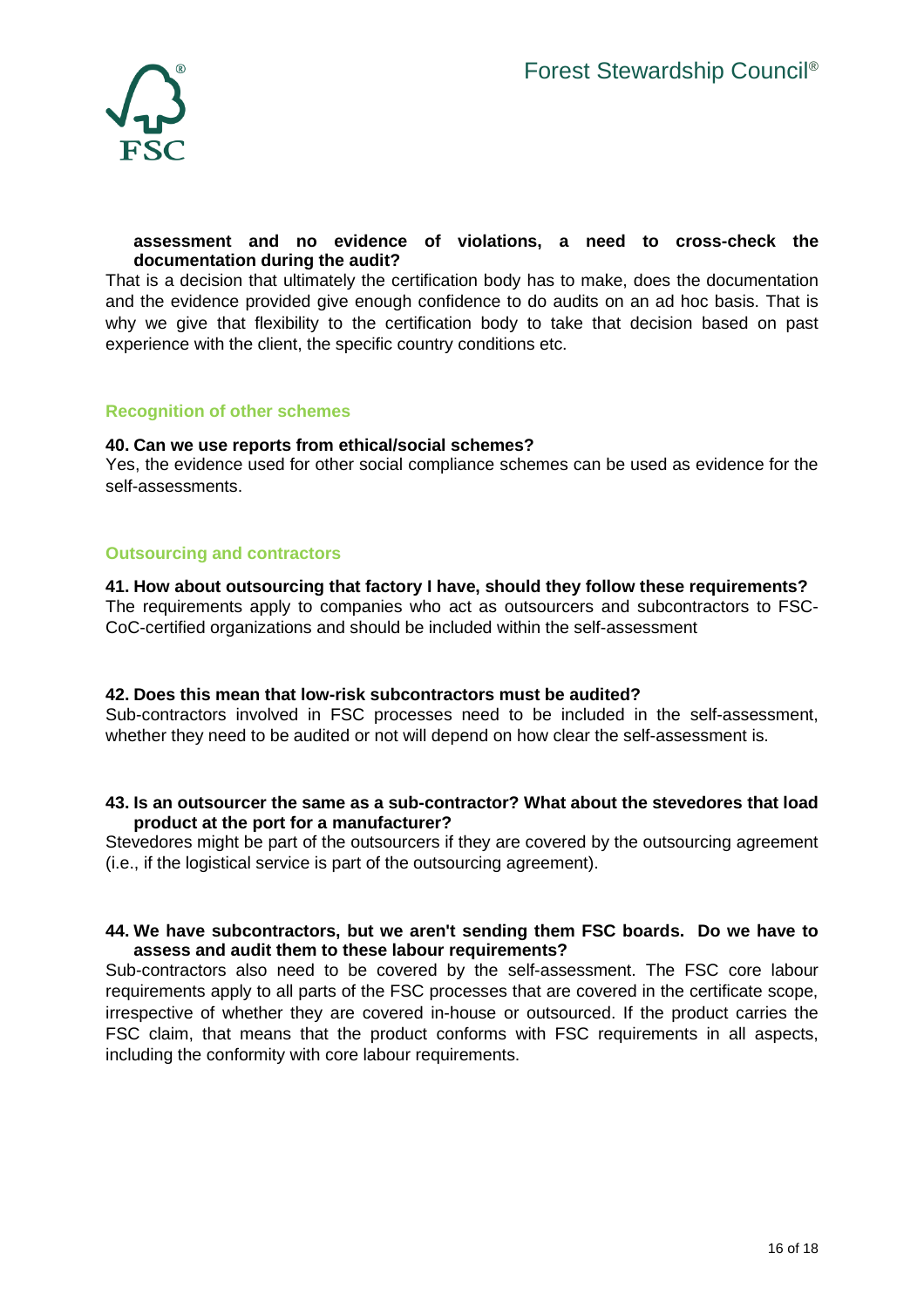

## **45. Do we have to verify FSC-certified subcontractors or just non-FSC certified subcontractors?**

Certification body auditors have the flexibility to decide the level of audit and the intensity with which they need to check for compliance to requirements. So, the more detailed and explicit the self-assessment is (along with ample evidence) the less is the need for the auditors to check for compliance in the field. It is possible in certain countries that compliance with legal requirements may be sufficient to prove compliance to some of these requirements. However, in any case, proof of compliance will still need to be provided.

#### **46. Should we add all these requirements when we develop MoU with our subcontractor?**

The sub-contractors should be made aware of these requirements, ideally, they should be included in the contract.

**47. Even if it's an FSC-certified subcontractor do they need to hold themselves to the same standard?**

No, FSC certified contractors do not need to be covered in the self-assessment, as they are already verified for compliance by their auditors, and they have their self-assessment.

**48. The subcontractor language being discussed goes well above and beyond what is currently legal, used, and accepted in the US. This is going to be a large hurdle to overcome.**

There are no requirements in the current standard which require you to go beyond legal requirements.

**49. How are CHs expected to ensure the subcontractor is following the FSC requirements? Is their stated/written word enough, or do we as the CH need to audit them to verify their statements are accurate?**

The certificate holder might need to verify that their contractors are meeting the requirements. Consider similar manner to quality verification, you do check that what your contractor is doing is legal and meets your quality requirements This might be done by audits, or by incorporating that in your legal contracts, or by inspection by CBs, you can use the similar mechanisms.

**50. The questions that are to be asked of subcontractors, these questions may decline to be answered by the subcontractor or may be in conflict with privacy laws how are we to handle a situation such as this? What if the subcontractors decline to answer?**